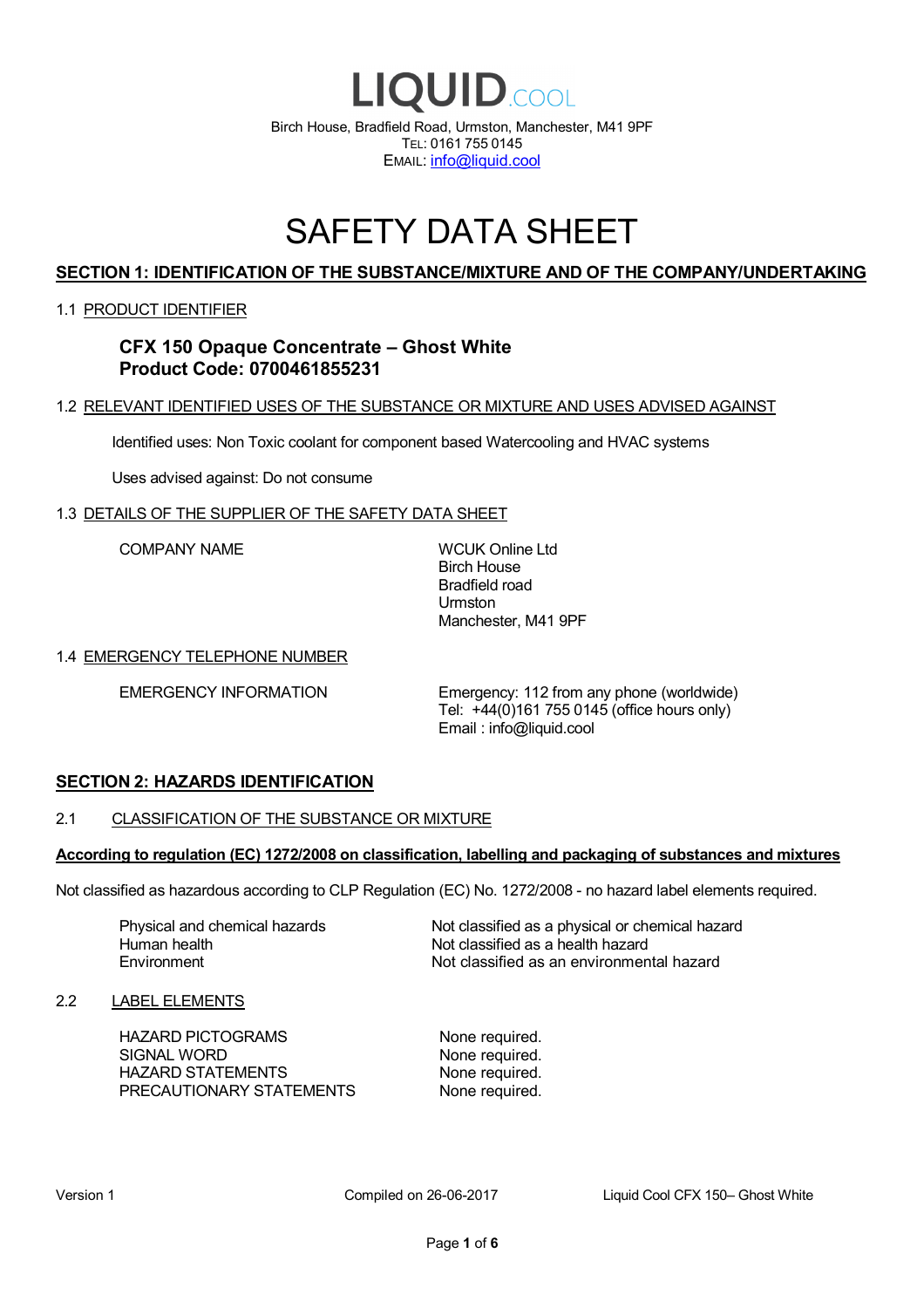

Birch House, Bradfield Road, Urmston, Manchester, M41 9PF TEL: 0161 755 0145 EMAIL: info@liquid.cool

### 2.3 OTHER HAZARDS.

Not applicable.

# **SECTION 3: COMPOSITION / INFORMATION ON INGREDIENTS**

Listed in order of concentration, all ingredients classified as non-toxic.

| <b>Component - Ultra PURE Distilled Water</b><br>Concentration | 32-64%   |
|----------------------------------------------------------------|----------|
| CAS No.                                                        | 732-18-5 |
|                                                                |          |

| Component - Monoethylene glycol (ethane-1, 2-diol) inc DeTox™<br>Concentration | 36-68%    |
|--------------------------------------------------------------------------------|-----------|
| ' EC No.                                                                       | 203-473-3 |
| ∣ CAS No.                                                                      | 107-21-1  |

| Component - 1,2-Benzisothiazolin-3-one<br>Concentration | $0.2 - 1.0\%$ |
|---------------------------------------------------------|---------------|
| CAS No.                                                 | 2634-33-5     |

The classification listed for monoethylene glycol above is that which is listed, according to Regulation (EC) No. 1272/2008 (CLP) for neat monoethylene glycol. However, the monoethylene glycol present in this mixture is rendered non-toxic (as determined by an EPA certified laboratory) upon the addition of our labs patented DeTox™ additive.

### **SECTION 4: FIRST AID MEASURES**

| 4.1 | DESCRIPTION OF FIRST AID MEASURES<br><b>GENERAL INFORMATION</b> | When safe to do so remove the person from the source of<br>exposure giving consideration as to whether this may cause<br>discomfort.                                                                  |
|-----|-----------------------------------------------------------------|-------------------------------------------------------------------------------------------------------------------------------------------------------------------------------------------------------|
|     | <b>INGESTION</b>                                                | Move the affected person to fresh air and keep warm in a<br>position comfortable for breathing. Rinse mouth thoroughly with<br>water. Get medical attention if any discomfort continues.              |
|     | <b>INHALATION</b>                                               | Move the affected person to fresh air.                                                                                                                                                                |
|     | EYE CONTACT                                                     | Rinse immediately with plenty of water. Remove any contact<br>lenses and open eyelids wide apart. Continue to rinse for at<br>least 15 minutes. Get medical attention if any discomfort<br>continues. |
|     | <b>SKIN CONTACT</b>                                             | Remove contaminated clothing immediately and wash skin with<br>soap and water                                                                                                                         |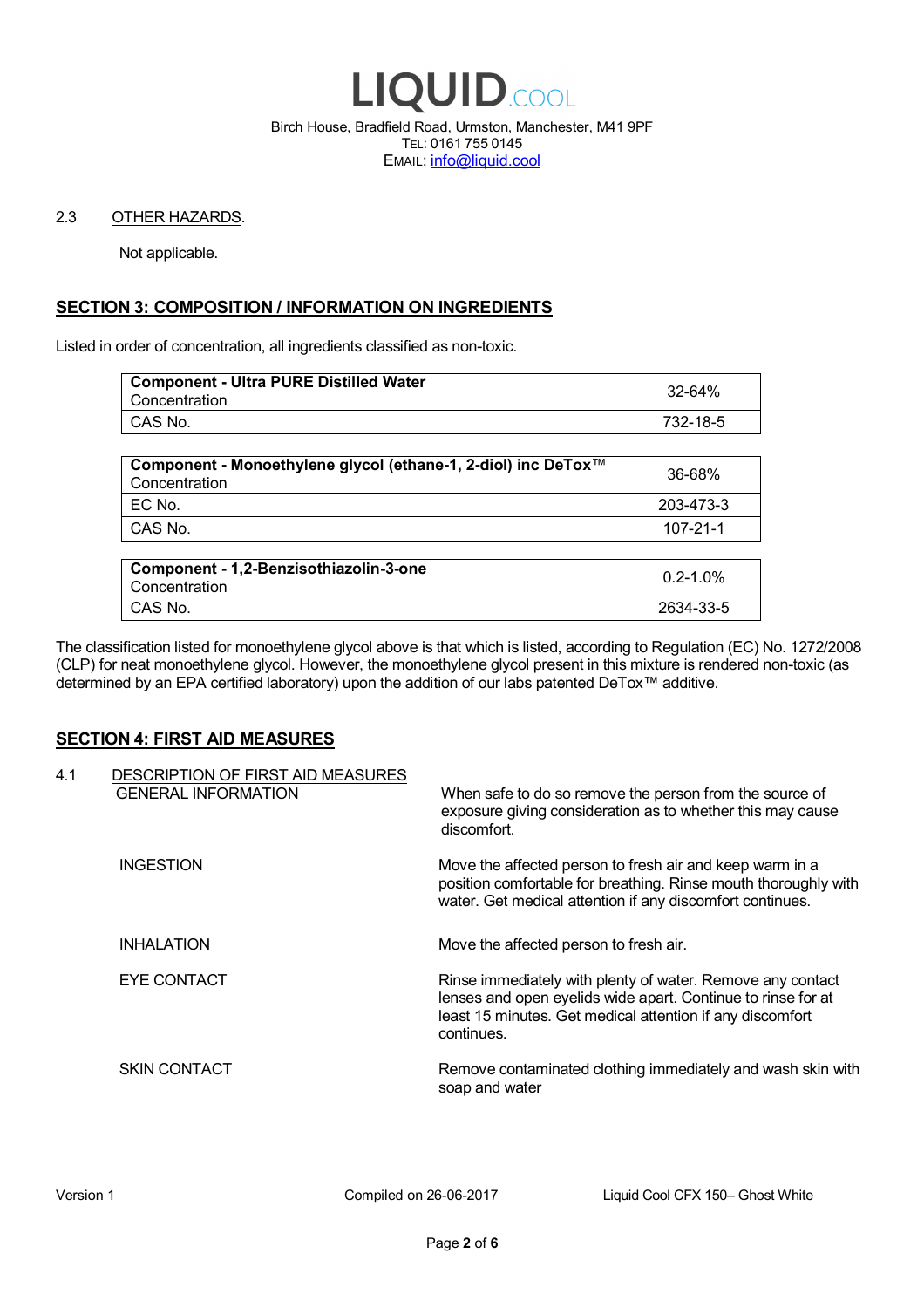

EMAIL: info@liquid.cool

### **SECTION 5: FIRE FIGHTING MEASURES**

### 5.1 EXTINGUISHING MEDIA

Material will not burn. Substance is non-combustible; use agent most appropriate to extinguish surrounding fire.

### 5.2 SPECIAL HAZARDS ARISING FROM THE SUBSTANCE OR MIXTURE

None determined.

## **SECTION 6: ACCIDENTAL RELEASE MEASURES**

### 6.1 PERSONAL PRECAUTIONS, PROTECTIVE EQUIPMENT AND EMERGENCY PROCEDURES

Wash skin with soap and water.

### 6.2 ENVIRONMENTAL PRECAUTIONS

Do not discharge into drains, water courses or onto the ground.

### 6.3 METHODS AND MATERIALS FOR CONTAINMENT AND CLEANING UP

Absorb spillage with damp, non-combustible material, then lush the contaminated area with water.

### **SECTION 7: HANDLING AND STORAGE**

7.1 HANDLING

No special measures necessary.

### 7.2 CONDITIONS FOR SAFE STORAGE, INCLUDING ANY INCOMPATIBILITIES

Store in distributed container, with induction seal intact (where applicable), keep out of reach of children and not in direct sunlight to preserve up to the maximum storage time stated below.

Storage stability: Storage period: 36 months

# **SECTION 8 EXPOSURE CONTROLS / PERSONAL PROTECTION**

8.1 Specific end uses:

Ingredients with occupational exposure limits to be monitored: Not applicable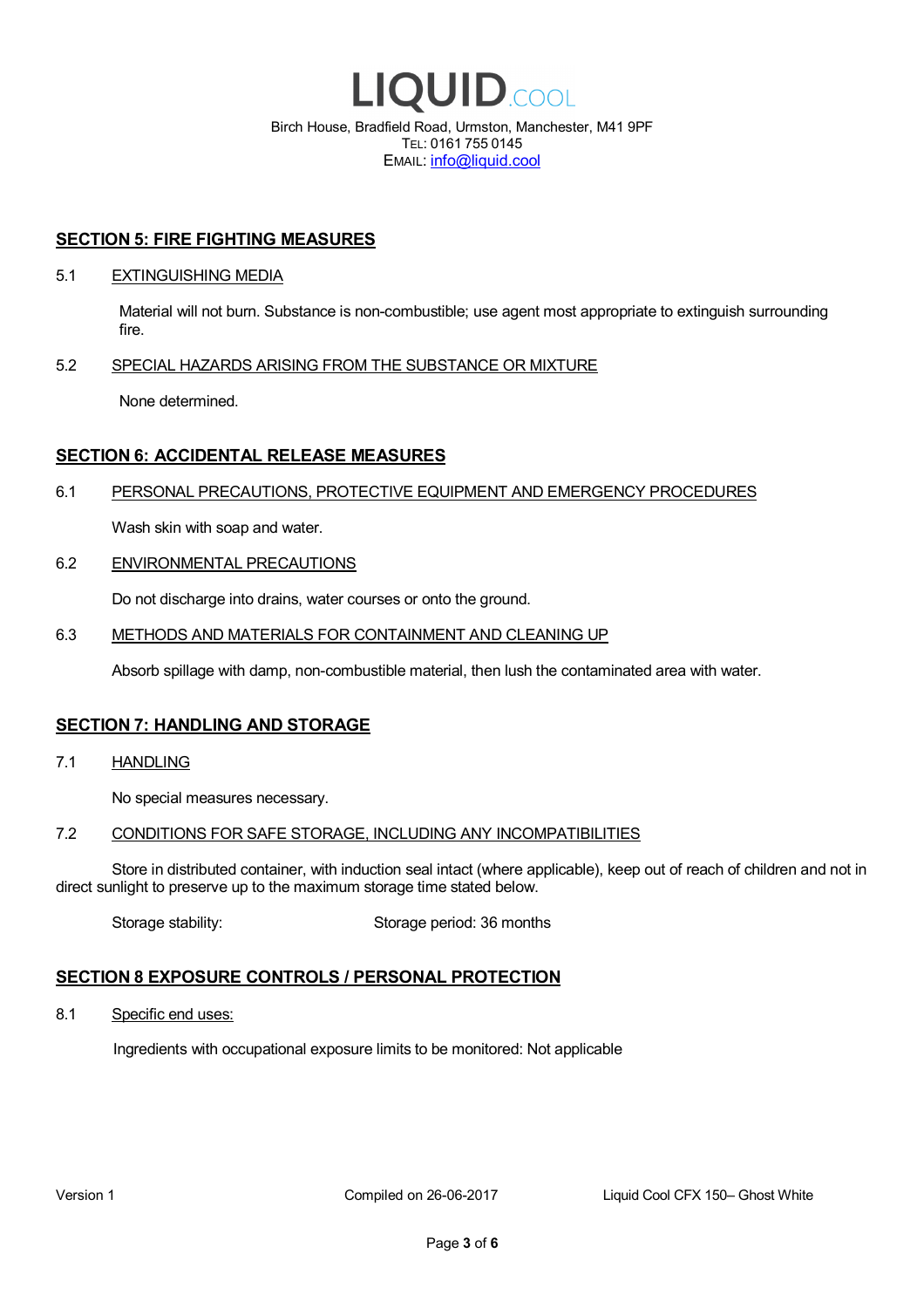# LIQUID.COOL

Birch House, Bradfield Road, Urmston, Manchester, M41 9PF TEL: 0161 755 0145 EMAIL: info@liquid.cool

### 8.2 EXPOSURE CONTROLS

Respiratory Protection **None required.**<br>
Hand Protection **None required.** Eye Protection **None required.** Body protection None required.

Exposure Controls **Exposure Controls** No exposure controls necessary. None required.

# **SECTION 9: PHYSICAL AND CHEMICAL PROPERTIES**

### 9.1 INFORMATION ON BASIC PHYSICAL AND CHEMICAL PROPERTIES

FORM Liquid<br>COLOUR Mite **COLOUR** BOILING POINT FLAMMABILTY **DENSITY** SOLUBILTY IN WATER

pH<br>
DDOUR
20°C)
2000UR
2000UR
2000UR
2000UR Non-pungent but characteristic aroma 100°C Product is not classified as flammable 1.04 - 1.15 (g/cm3) Soluble in water

## 9.2 OTHER INFORMATION

Not determined.

# **SECTION 10: STABILITY AND REACTIVITY**

10.1 REACTIVITY

There are no known reactivity hazards associated with this product.

10.2 CHEMICAL STABILITY

Stable at normal conditions when used as recommended

10.3 POSSIBILITY OF HAZARDOUS REACTIONS

Not applicable

10.4 CONDITIONS TO AVOID

None known.

### 10.5 INCOMPATIBLE MATERIALS

Strong acids, strong alkalis and strong oxidising agents.

# 10.6 HAZARDOUS DECOMPOSITION PRODUCTS

No known hazardous decomposition products.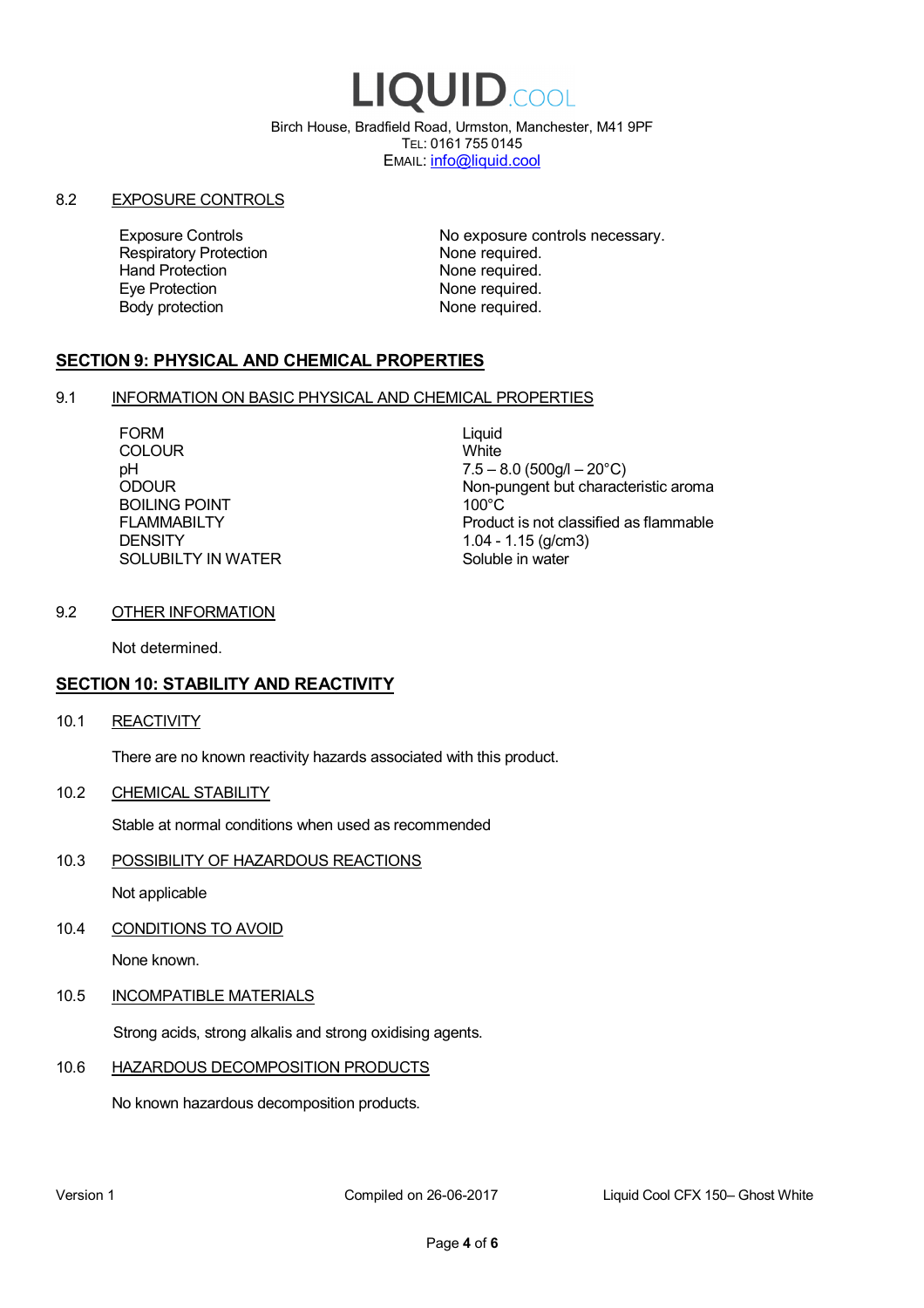LIQUID.COOL Birch House, Bradfield Road, Urmston, Manchester, M41 9PF TEL: 0161 755 0145 EMAIL: info@liquid.cool

# **SECTION 11: TOXICOLOGICAL INFORMATION**

### 11.1 INFORMATION ON TOXICOLOGICAL EFFECTS

Irritant effect on eves: Non Irritant (rabbit) Irritant effect on skin: Non-irritant (rabbit)

Acute oral toxicity: The addition of our patented DeTox™ additive to monoethylene glycol results in a mixture that is classified as non-toxic with an LD50, oral, rat >15,000 mg/kg bw..

### **SECTION 12: ECOLOGICAL INFORMATION**

12.1 TOXICITY LC50, 96 hours, fish: EC50, 48 hours, daphnia magna: EC50, 96 hours, aquatic plants:

>100 mg/L - not classified harmful to fish >100 mg/L - not classified harmful to daphnia >100 mg/L - not classified as harmful to plants

### 12.2 PERSISTENCE AND DEGRADABILITY

This product is readily biodegradable (90% over 10 days)

12.3 BIOACCUMULATIVE POTENTIAL

Will not bio-accumulate. Partition coefficient - not determined

12.4 MOBILITY IN SOIL

Product is mobile in soil as it is water soluble.

# **SECTION 13: DISPOSAL CONSIDERATIONS**

13.1 WASTE TREATMENT METHOD Dispose in accordance with Local Waste Disposal Authority EWC no:070101

Container is made from Polyethylene Terephthalate (PET) and is domestically recycling.

### **SECTION 14: TRANSPORT INFORMATION**

|           | <b>TRANSPORT CLASS</b>            | Classified as non-dangerous goods for transport.                                     |
|-----------|-----------------------------------|--------------------------------------------------------------------------------------|
| 14.1      | UN NUMBER                         | Product not hazardous for transport - no information required                        |
| 14.2      | PROPER SHIPPING NAME              | Product not hazardous for transport - no information required                        |
| 14.3      | <b>TRANSPORT HAZARD CLASS(ES)</b> | Product not hazardous for transport - no information required                        |
| 14.4      | <b>PACKING GROUP</b>              | Product not hazardous for transport - no information required                        |
| 14.5      | ENVIRONMETAL HAZARDS              | Product not classed as an environmentally hazardous substance<br>or marine pollutant |
| Version 1 | Compiled on 26-06-2017            | Liquid Cool CFX 150- Ghost White                                                     |